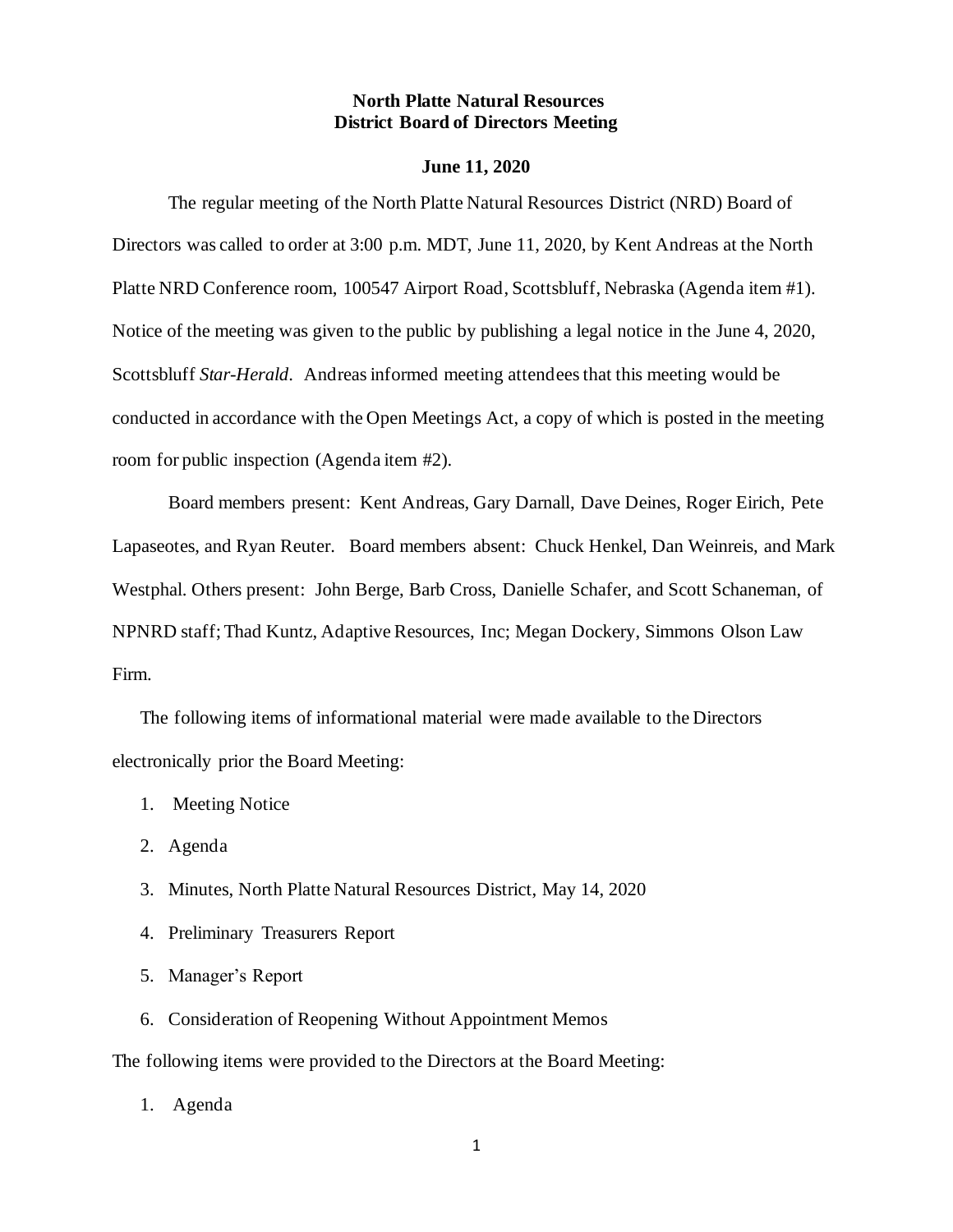- 2. Minutes, North Platte Natural Resources District, District Board of Director's Meeting, May 14, 2020.
- 3. Treasurer's Report
- 4. Manager's Report
- 5. Consideration of Reopening Without Appointment Memos

#### **3. Approval of Minutes of Previous Meeting**

The Board reviewed the minutes of the May 14, 2020, regular Board meeting.

*Moved by Eirich, seconded by Reuter, to approve the minutes of the May 14, 2020* 

*regular Board meeting. Motion passed.*

Ayes: Andreas, Darnall, Deines, Eirich, Lapaseotes, Reuter

Nay: none

Abstain: none

Absent: Henkel, Weinreis, Westphal

## **4. Treasurer's Report and Accounts Payable**

Ryan Reuter reviewed the Treasurer's report with the Board. *Motion made by Darnall,* 

*seconded by Eirich, to accept the Treasurer's report and pay the bills as listed. Motion* 

*passed.*

Ayes: Andreas, Darnall, Deines, Eirich, Lapaseotes, Reuter

Nay: none

Abstain: none

Absent: Henkel, Weinreis, Westphal

#### **5. Comments from the Public**

None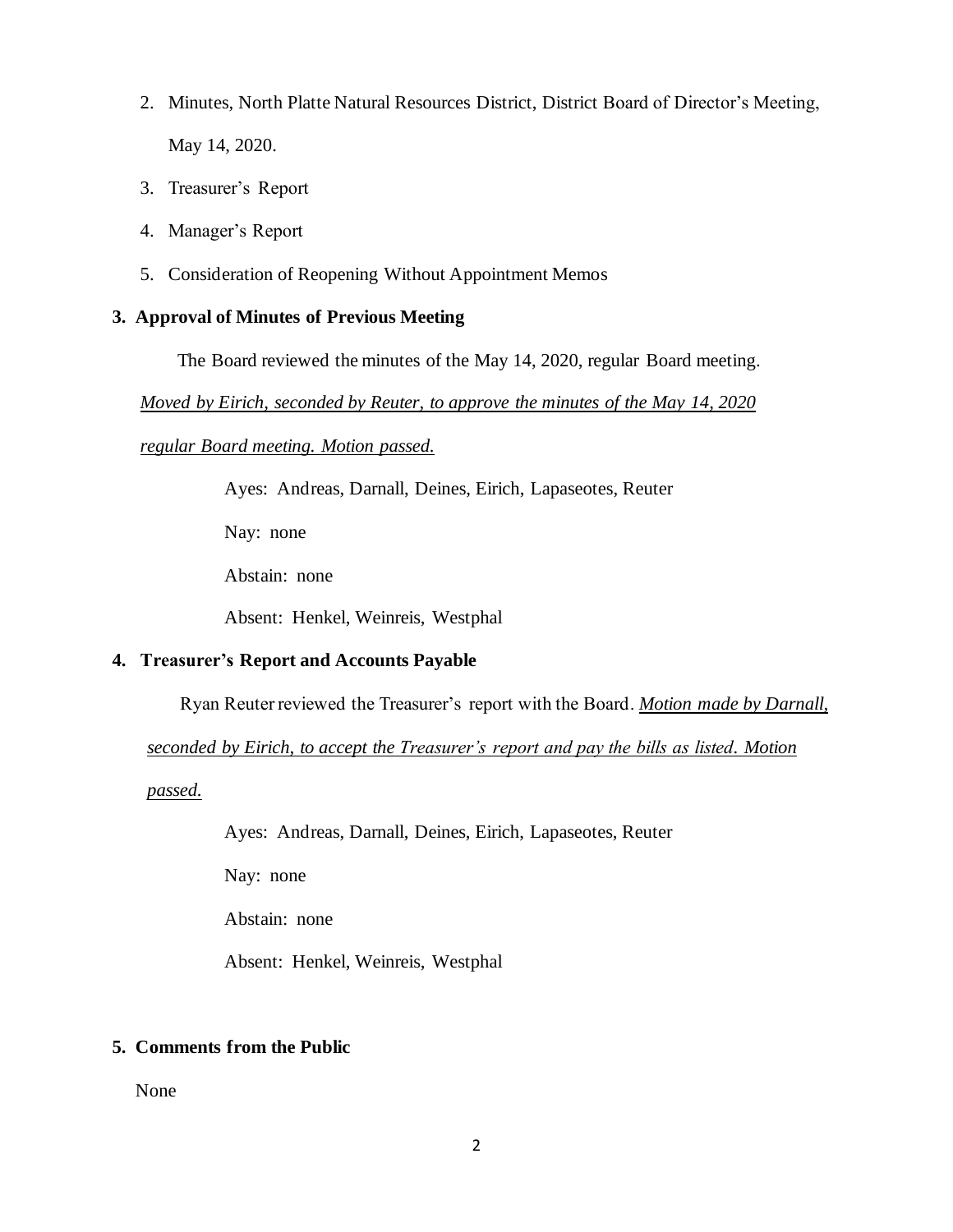## **6. Manager's Report**

General Manager John Berge highlighted his report as follows:

## Administrative:

 **\***Benefits Changes - At their April 30th meeting, the NARD Risk Pool Benefits Committee, made up of staff members and Board members, recommended an increase of 7.5% in premium rates and no change to dental or vision benefits. This would increase costs for health insurance 7.5% for the NRD share of costs and for the employee's share of costs. This is based on the financials of the risk pool, with a high number of claims going on in the last fiscal year. This is a significant impact to both our employees and the District.

 \*Insurance Changes – Without warning, reason or cause, the League Association of Risk Management (LARM) – our property and liability insurance carrier, voted to drop coverages of all NRDs across the state at the end of each of their respective contracts. Last year, we chose to renew for three years, so we still have two years left of coverage at a locked-in rate. We have been very pleased with the coverages, customer service and inexpensive premiums with LARM, but will be looking for a new insurance carrier over the next 18 months.

 \*Budget Process for FY 2021 – A Report from the Budget and Personnel Committee is on your agenda this month, and they will provide to you a summary of their discussions from their meeting earlier today. The purpose of this item is to remind you of our general timeline to complete our Budget by mid-September:

By July 15, the Committee will meet again to finalize the budget request with staff.

 By August 30, staff will make adjustments based on property valuations received by counties.

3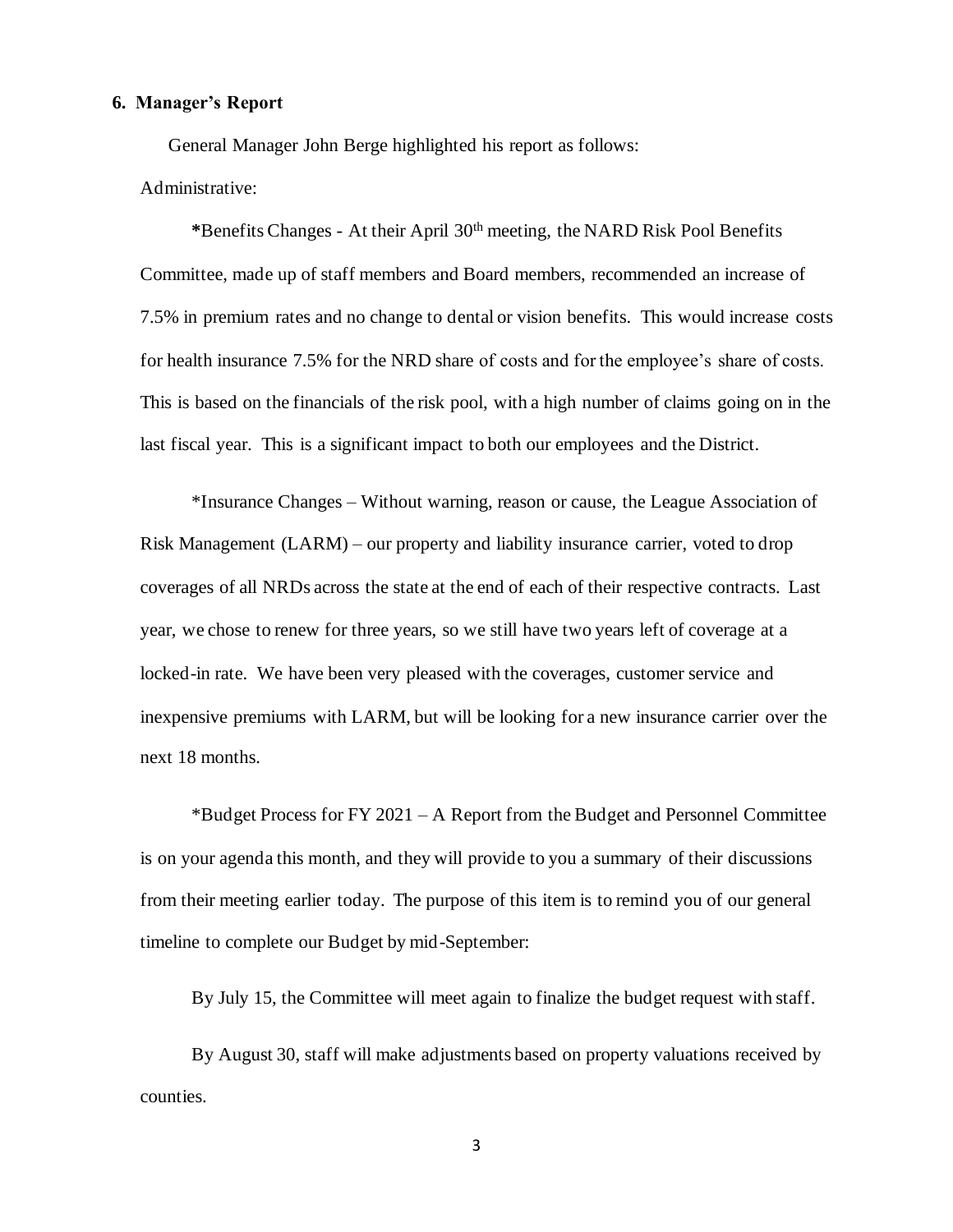Projects and Programs:

 \*Bridgeport Ethanol – for much of the past several months, our attorneys and the attorneys for Bridgeport Ethanol have been working on a mitigation plan for the plant to offset overages of pumping that have occurred contrary to the transfer permit that was issued by the NPNRD in 2009 – these overages have averaged 119.7 acre-feet annually. This streamflow purchase agreement allows Bridgeport Ethanol to purchase credits gained by this NRD in the area from regulatory and incentive actions to increase their allowed pumping from 268.9 AF to 418.9 AF annually – an increase of 150 AF. For that increase, Bridgeport Ethanol will pay the NRD \$405,000 in 15 equal installments of \$27,000. This is a very good deal for the plant and for the District.

 \*Schaneman Recharge Project – Construction at the Schaneman Recharge facility west of Scottsbluff is winding down, requiring now only a modification to the delivery gate to the farm, which we are working with Enterprise Irrigation District on. Thad and I are working with the permitting section of DNR to ensure that our permits, once submitted, meet no hurdles on their way to approval.

 \*OA/FA Grand Plan Discussion – The Executive Committee of the Board met earlier today with the Department of Natural Resources for a briefing on the OA/FA Grand Plan discussions that have been taking place with the Upper Platte NRDs, representatives of the Central Nebraska Public Power District (CNPPID) and Nebraska Public Power (NPPD) for the past several months. EC members asked several questions about the plan and staff/EC members will give a full update to the Board in coming months. It was a productive meeting.

4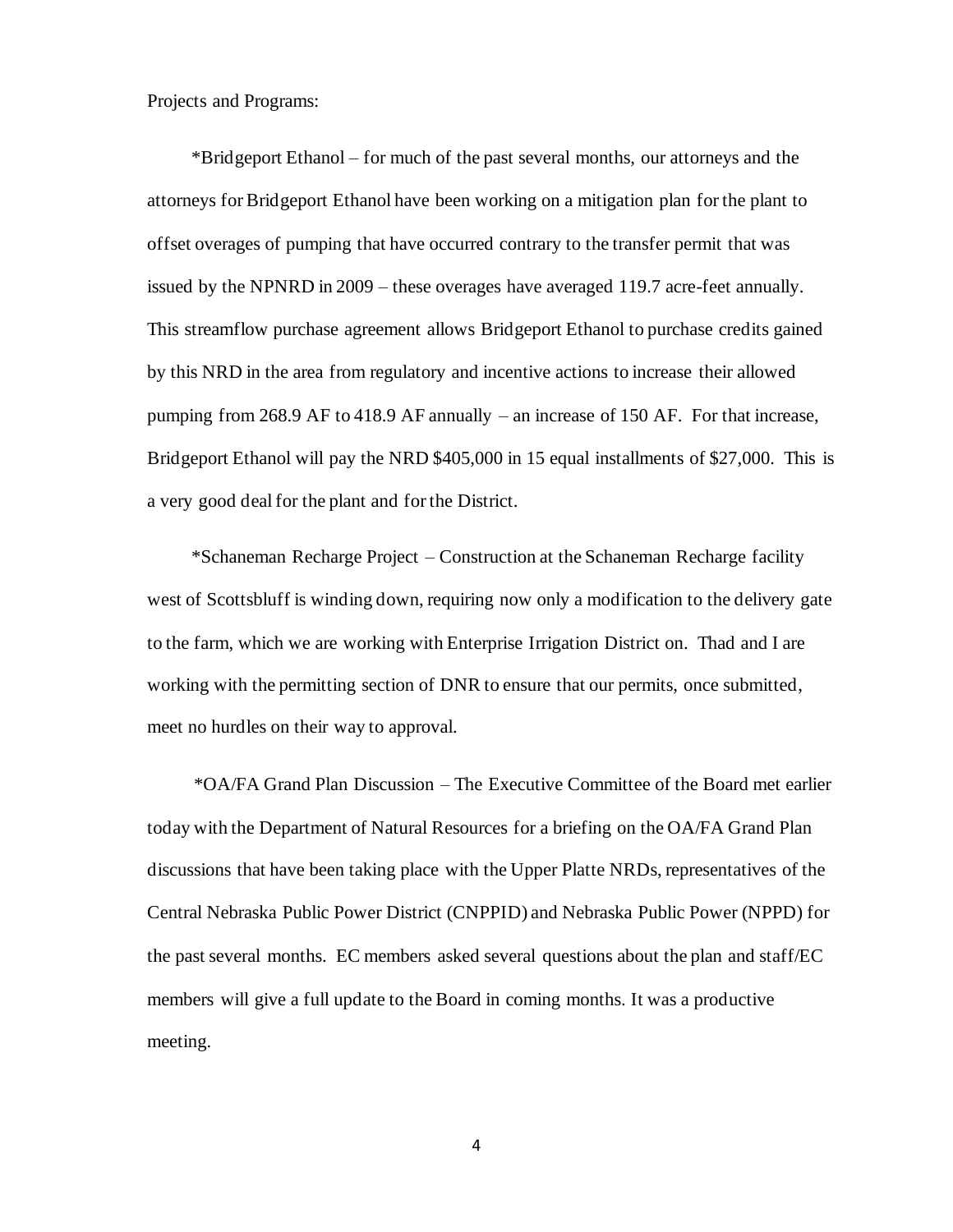\*Chemigation Inspections – Renewal applications ended on June 1; Inspections of systems will number approximately 350 and will continue until August or September. We have sent out approximately 700 permits so far this year and anticipate another 25 new applications.

#### **7. Report from Budget Committee on Budget Process for FY 2021**

No quorum was present. An informal discussion was held with Reuter, Andreas, and Berge. Staff is hesitant to set the levy until the valuations come back. The budget has been cut over \$2,000,000.00 in the last two years. Revenues and expenses are pretty well set. They are \$200,000.00 down from FY20. Berge has wanted to put more money in reserve, and to determine the amount of reserve. Given scheduling difficulties with the committee members, we would like to look at adding more alternates to the committee's so that a quorum can be maintained.

#### **8. Consideration of Reopening Without Appointment**

There were two memos in the board packet. The first memo outlines the current regulations in place for staff and public access to the office. The second memo requests guidance from the Board of Directors on reopening. The office is still operating under the Governors orders to maintain social distancing and appointments. Berge recommends that the office maintain the situation with the current level of service.

 *Motion made by Darnall, seconded by Eirich, to continue office operations with the office closed, by appointment only, with staff on a staggered schedule. Policy will be reevaluated in 30 days.*

> Ayes: Andreas, Darnall, Deines, Eirich, Lapaseotes, Reuter Nay: none